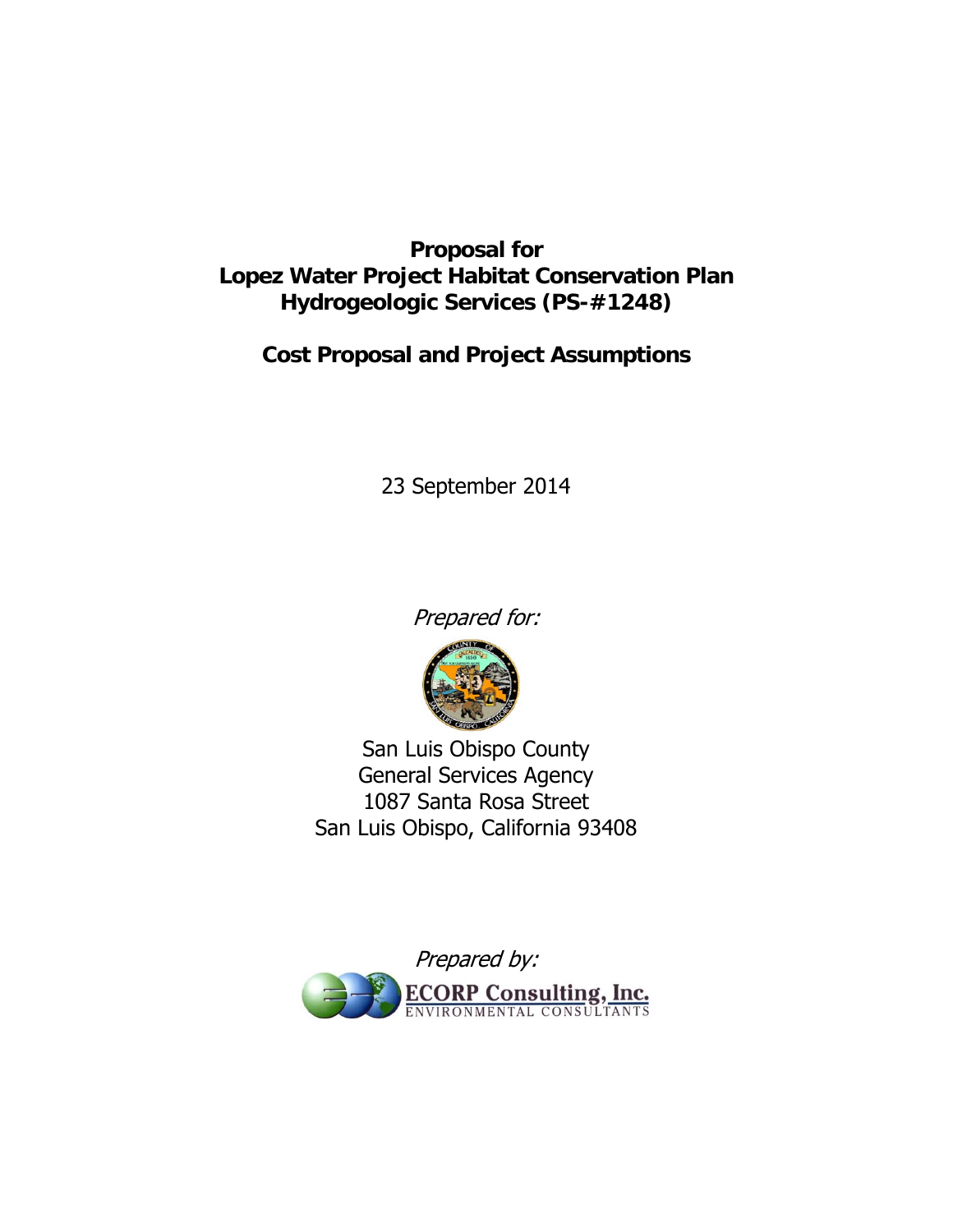# **INTRODUCTION**

In response to your request, ECORP Consulting is pleased to provide this detailed scope of work, cost estimate and proposed schedule. Within this submittal are two sections. Section 1 provides discussion of the following tasks:

- **Task 1: Review existing model data and verify, update, and develop OASIS simulation model**
- Task 2: Water Availability Analysis
- **Task 3: Downstream Release Program Alternatives**
- **Task 4: Project Oversight, Coordination, and Strategic Planning**

The fourth task is not something the District specifically requested, but is important to the success of this effort. Section 2 provides a discussion of optional tasks that may be needed to complete the project.

Enclosed are a detailed cost estimate and proposed schedule for the required tasks included in Section 1.

# **SECTION 1 - SCOPE OF WORK**

ECORP Consulting, Inc. (ECORP) will be the prime contractor on this assignment with ECORP's Michael J. Preszler, serving as the Project Manager and principal point of contact. Mr. Preszler will report directly to the County of San Luis Obispo and San Luis Obispo County Flood Control and Water Conservation District (District) with respect to all matters related to this work effort. Jeff Meyer of ECORP will be the Technical Director for this assignment. Our team of noted experts is available to begin work immediately. ECORP will be supported by two subcontractors, Cleath-Harris Geologists, Inc. and Hollenbeck Consulting. All work is planned to be completed within the ninemonth schedule assumed for this assignment, following written authorization to proceed. Key project team members included in this work effort are listed below.

| <b>Team Member</b>              | <b>Responsibility</b>             |
|---------------------------------|-----------------------------------|
| Mr. Michael J. Preszler, P.E.   | Project Manager, Water/Hydropower |
| Mr. Jeff Meyer, P.E.            | <b>Technical Director</b>         |
| Jared Emery, P.E.               | Simulation Modeling / Hydrology   |
| Timothy S. Cleath, PG, CHG, CEG | Groundwater / Local Agriculture   |
| Spencer J. Harris, PG, CHG      | Groundwater                       |
| John Hollenbeck, P.E.           | QA/QC - Strategy Support          |
| Paul Cylinder, Ph.D.1           | <b>HCP Technical Advisor</b>      |
| Terry Adelsbach <sup>1</sup>    | <b>HCP Technical Advisor</b>      |
| Chris Stabenfeldt <sup>1</sup>  | <b>CEQA Technical Advisor</b>     |

In addition to the project team members listed above, we will employ support staff to perform necessary project functions such as word processing, information transfer, and document/graphics development.

ECORP will initiate the technical and strategic consulting services to support the District in connection with the Lopez Water Project HCP Hydrogeological Services by carrying out the tasks described below. This scope of work and cost proposal is in response to the Request for Proposals PS-#1248 dated February 14, 2014. We have developed our scope of work and cost proposal based on our current assumptions about and understanding of the project, the directions provided by the



 $1$  Potential Additional Services, see Section 2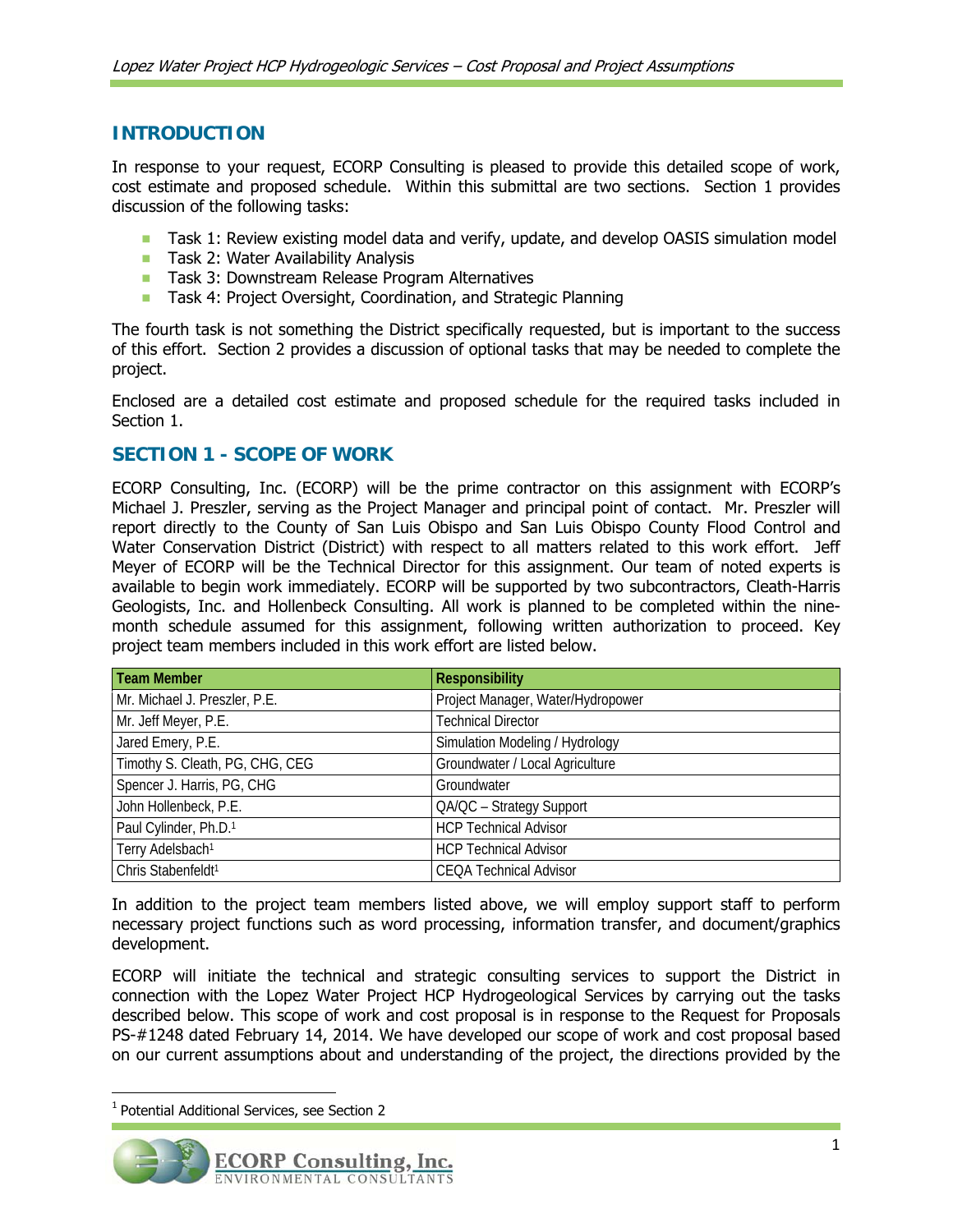District in its RFP, and our professional assessment of the most effective approach based on our experience.

# **Task 1: Review existing model data and verify, update, and develop OASIS simulation model**

#### **Task 1.1 Review of existing models and available documentation**

ECORP proposes to use the OASIS model, as it is a superior tool to the RiverWare<sup>TM</sup> model for addressing the Districts needs on this project. Information contained in the existing spreadsheet and RiverWare<sup>TM</sup> modeling system will be utilized to the maximum extent possible. Information and data will be extracted for use in the OASIS model development to accurately represent the Lopez Lake operations. A draft simulation modeling schematic created using the OASIS software package is illustrated in Figure 1. The finalization of this simulation modeling schematic is an early task in the development of the technical approach for the HCP analysis.



Figure 1 - OASIS Modeling Platform Draft Schematic for the Lopez Water Project HCP

The OASIS modeling platform is extremely flexible and modular and in addition to the HCP project, could be used by the District for multiple future applications, including testing of drought policy, determining feasibility of potential water sales, and operations forecasting and optimization. The flexibility of the platform allows for expansion of the model to include other District water resources and facilities or changes to existing facilities such as pipeline capacities or increases in reservoir storage.

# **Task 1.2 Review reservoir data and extend hydrology**

The existing operations model uses a hydrologic dataset from 1969-2004. The mean-daily hydrologic dataset will be extended an additional nine years (1969-2013), using the recent reservoir operations

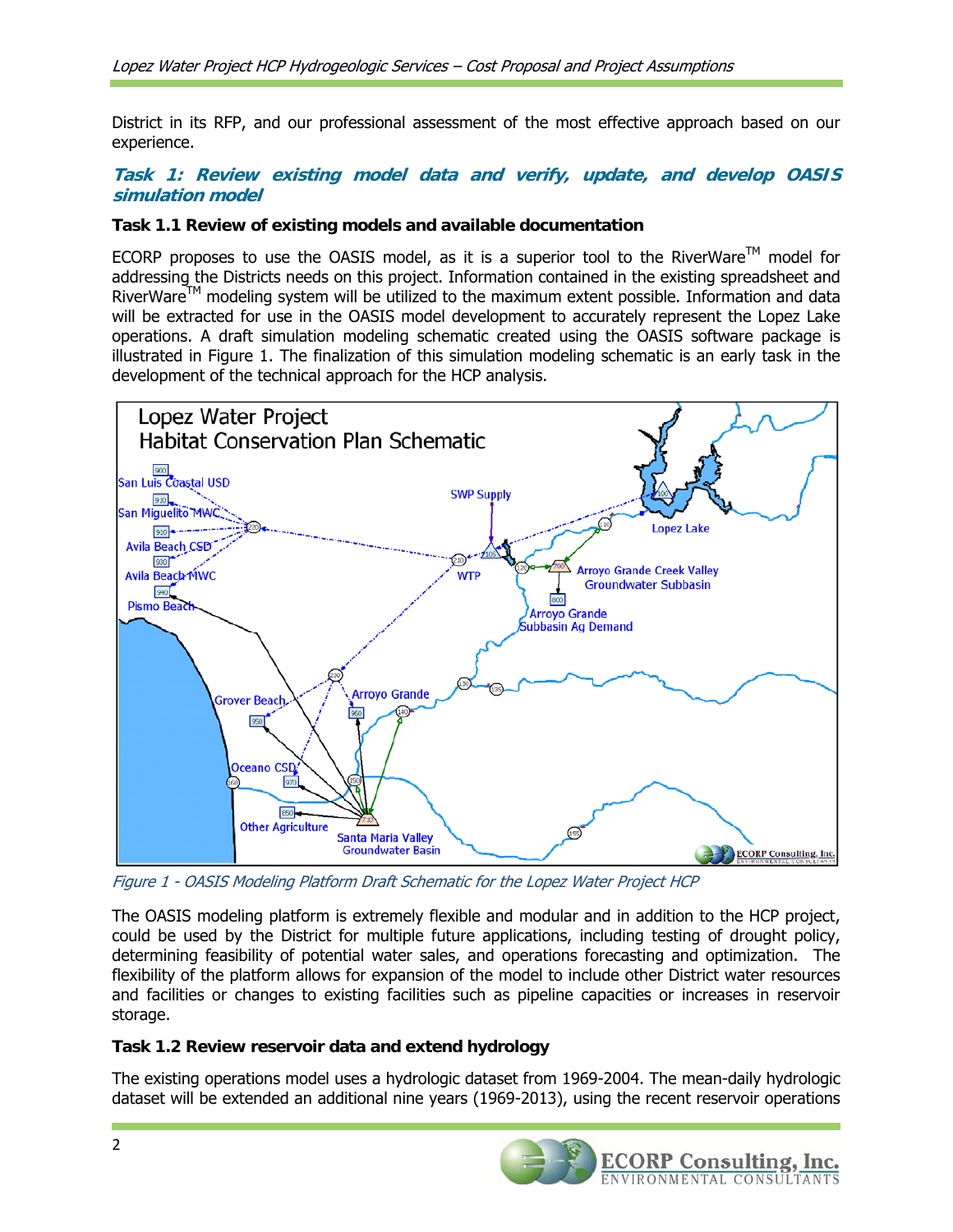data. Preliminary review of the existing modeling tools indicates a potential error in the method used to create the 1969-2004 inflow dataset. This task includes review and revision, if necessary, of the original hydrologic dataset. The result of the efforts completed under Task 1.2 is the creation of a 1969-2013 hydrology dataset on a daily time step.

# **Task 1.3 Review and coordinate information with stakeholders**

Under this task, ECORP will engage stakeholders in the development of the simulation model. This process is used to correctly reflect stakeholders' usage in the formulation of the demand dataset. In addition, we will interview project operators to identify operational nuances and procedures that should be reflected in the modeling. While engaged with the stakeholders, we will work with them to prepare performance measures that can be reviewed to compare alternative operational regimes.

#### **Task 1.4 Develop OASIS simulation model of system and Baseline study**

Using the information and data obtained from the existing model review, stakeholder interviews, and the extended hydrologic dataset, ECORP will develop an OASIS model application of the Zone 3 system. The model output will be compared to the recent historic data for validation. This first scenario will serve as the Baseline description of existing system to which all alternatives will be compared. We are sensitive to potential differences in federal and State regulatory agency interpretations of what constitutes baseline conditions and will work with the project team and the agencies to ensure full understanding.

#### **Task 1.5 Prepare documentation of model assumptions**

The Baseline study methodology, assumptions, and results will be documented for District review and use. Documentation will include operating policies, permits, licenses and agreements, current facilities, and current levels of demand.

#### **Task 1 Deliverables**

- **Baseline model results**
- **Model documentation**

# **Task 2: Water Availability Analysis**

# **Task 2.1 Project Approach and Objectives**

ECORP will conduct a Water Availability Analysis (WAA) in accordance with SWRCB practices for submittal to the SWRCB, and for use in the hydrology, water quality, and project operational impact analysis. Our analysis will start with documenting projected water needs. Much of this information has been developed in the past based on information contained in the Water Resources Development and Management Plan, 2008 (Water Plan). Water needs will be documented for the build-out demand.

Next, we will determine the impaired and unimpaired streamflow over a 45-year study period (historic years 1969 through 2013) by evaluating effects resulting from higher priority direct diversion water rights (value of water right and not actual water use), higher priority storage water rights, documented riparian water rights, and instream flow requirements. This analysis will include a discussion of the cumulative effects of all water diversions in the watershed.

It is advantageous to finalize the downstream release program prior to completion of the WAA. Therefore, this process will be somewhat iterative as we move through the negotiations. The Project Manager and Technical Director will prepare for and attend a two-hour meeting with State Water Resources Control Board (SWRCB) staff to discuss specific details associated with the pending water rights filing application.

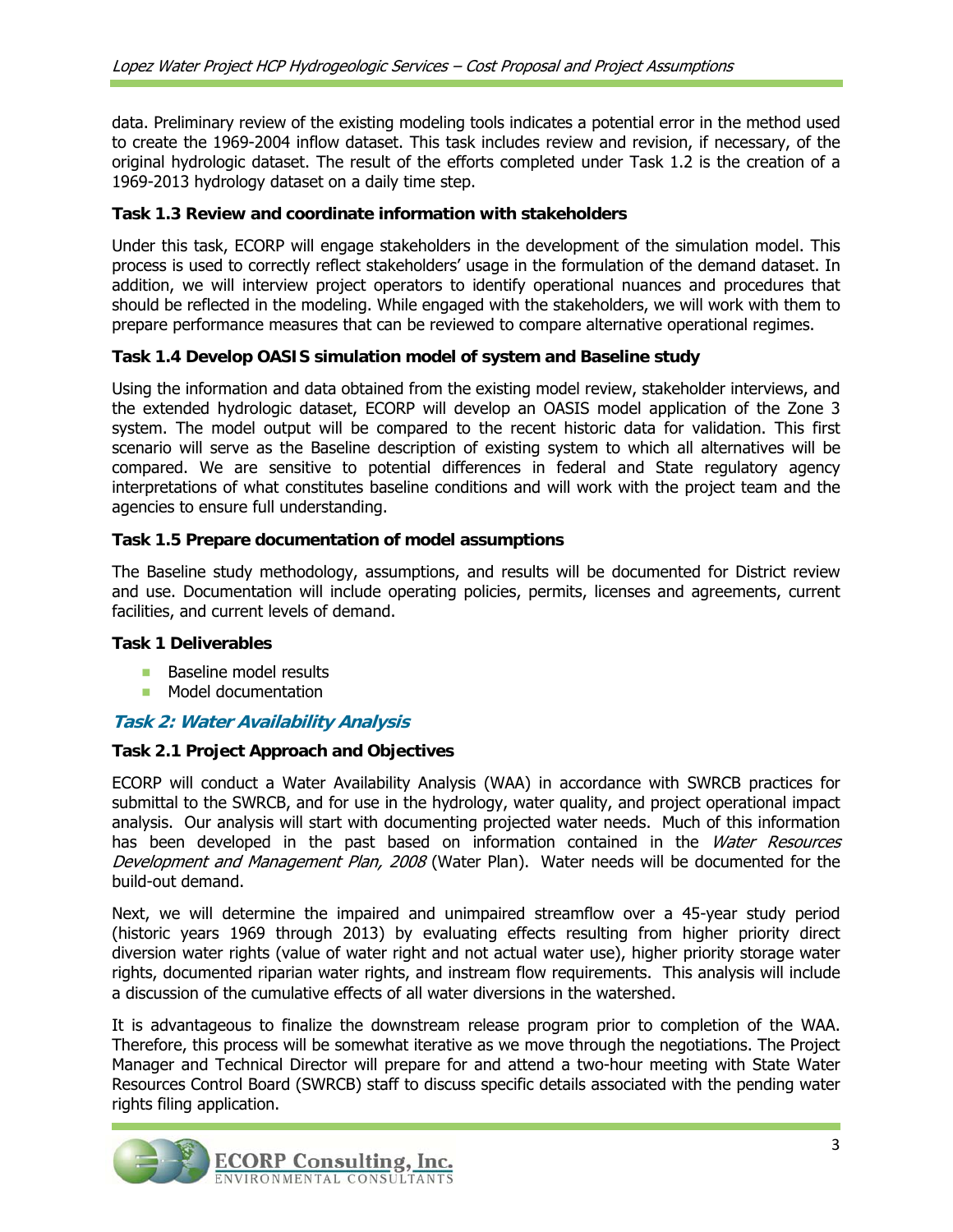Lastly, the WAA will include an estimation of water supply in wet, average, and dry water years in support of CEQA and NEPA review. Supply analysis may utilize correlation techniques using historic streamflow and precipitation data, or other acceptable methods depending on available hydrologic data. A comparison of supply and demand for the 45-year study period will be completed to verify that water is available under the water rights applications for appropriation.

In addition to crafting the necessary information to support the WAA required by the SWRCB, it is anticipated that this work effort will be used for environmental analysis of the Arroyo Grande Creek watershed potentially affected by the project.

### **Task 2.2 System Description**

ECORP will provide a technical description of the pending water rights applications. This description will include the use of Lopez Lake storage facilities. Direct diversion from the Arroyo Grande riparian water users will be discussed. The total maximum diversion and re-diversion of water from project sources will be described, including the maximum volume and timing of supplemental water required, if any. Our team will describe the project facilities, including development of maps illustrating the project and place of use and a description of the points of take. This system description will be based on existing information.

#### **Task 2.3 Modeling of system**

ECORP will develop procedures, criteria, and assumptions used to determine availability of water from project sources to meet Zone 3 water supply needs. The primary tool for this task is the OASIS model of the project developed in Task 1. In addition, this task will allow development of operating criteria and assumptions. The operation assumptions will be based on the base case operation for the historic years 1969 through 2013 period. ECORP will demonstrate that this period of record is adequate for this study. This includes reservoir releases, direct diversion, and rate of take. The strategy employed in determination of the WAA will be documented.

#### **Task 2.4 Effects of HCP on agricultural and municipal groundwater supply**

ECORP will conduct land use and well survey/inventory between the dam and the ocean to identify areas where agricultural and municipal wells tap zones receiving recharge from Arroyo Grande Creek, the fields/water systems they serve, and their estimated historical production. The survey will include research and field verification.

#### **Task 2.5 Draft Technical Report for Submittal to SWRCB**

The WAA will be summarized in a Draft technical report (Draft Water Availability Analysis) suitable for submittal to the SWRCB. This draft document will be circulated to appropriate parties, including the District's legal counsel, for review and comment.

# **Task 2.6 Final Technical Report for Submittal to SWRCB**

ECORP will incorporate and address each of the comments and suggested changes to the Draft Water Availability Analysis. This will include text changes and may also include changes to graphics/maps and other illustrations. Once comments have been incorporated, the Final WAA will be prepared and made ready for submittal to the SWRCB. This task will include a complete cover-tocover technical review by the Project Manager and Technical Director.

#### **Task 2 Deliverables**

- $\blacksquare$  Draft Water Availability Analysis digital file
- **Final Water Availability Analysis digital file and three (3) hard copies**

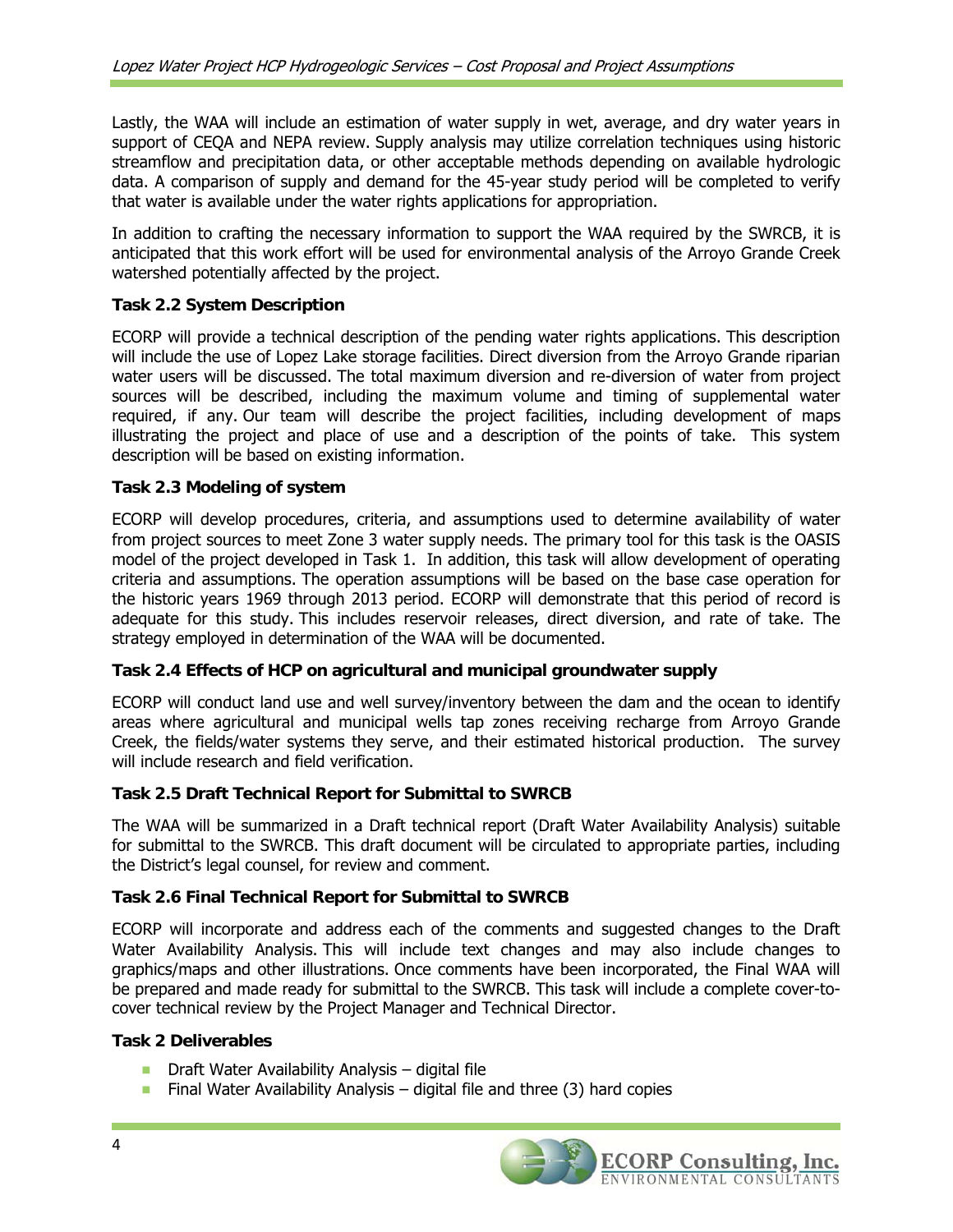# **Task 3: Downstream Release Program Alternatives**

It is anticipated that up to four (4) Lopez Lake water release alternatives will be considered and analyzed for water operations to support biological analyses and decisions by the District. This task will use the model developed in Task 1 to evaluate downstream release alternatives. Tasks 3.1 to 3.3 describe three (3) alternatives that will be used to begin the process; the fourth alternative is the Baseline (see Task 1.4).

The OASIS modeling platform is capable of generating tables and graphs immediately following model execution. Performance measures can be developed to identify if a scenario performs better or worse than any other scenario relative to specific performance objectives. As an example, Lopez Lake storage and delivery might be an indicator of the success or failure of a downstream flow alternative to meet project goals. These performance measures will be developed prior to alternative development to help identify critical elements. All effects will be measured from the Baseline study developed in Task 1.4.

# **Task 3.1 Develop Technical Input to Evaluate HCP Alternatives**

ECORP will compile information on the sources of inflow and outflow within the Arroyo Grande subbasin and the area of the Santa Maria basin where inventory wells are located. Using this information, the team will analyze the relationship between reservoir releases and groundwater availability and lay the groundwork for a more in-depth review of potential water supply impacts in sufficient detail to support the preparation of environmental documents.

#### **Task 3.2 Develop Operate to Water Rights Alternative**

ECORP will evaluate an Operate to Water Rights alternative in two steps. For step one, Lopez Lake and municipal demands will be "removed" from the simulation model. This will allow estimation of the unimpaired flow of Arroyo Creek representing the quantity and timing of water available for downstream riparian diverters. In step two, the Lopez Lake Project's simulated operation will be evaluated using the downstream deliveries to agricultural users determined in step one. The resulting evaluation will illustrate project operations under existing water rights.

# **Task 3.3 Develop Best Habitat Case Alternative**

ECORP will work with the District and other members of the project team to develop the Best Habitat Case alternative using the priority system built into the OASIS model. In the Best Habitat Case Alternative, competing goals include meeting habitat requirements of steelhead and other aquatic species, supporting riparian habitat, meeting agricultural demands, meeting municipal demands, preserving minimum carryover storage in Lopez Lake, and meeting downstream flow requirements. Priority weighting of agricultural demands would have the highest weighting as they are the most senior in terms of water rights (these rights will be determined from the analysis of the Operate to Water Rights Alternative).

As municipal contracts are inviolate, meeting those demands would receive the next highest weighting. Meeting downstream flow targets would receive a lower weighting. It is likely that storage weighting would have the lowest weighting; however, carryover storage is very important in planning for operations for subsequent years. ECORP will work with the District to determine the level of acceptable risk to accept in drawing down the reservoir. ECORP will support the District in making these decisions and potentially addressing District policy for operating the reservoir.

#### **Task 3.4 Develop HCP Alternative**

Based on the Baseline, Operate to Water Rights alternative, and Best Habitat Case alternative described above and using the power of the OASIS modeling tool, ECORP will work with the project

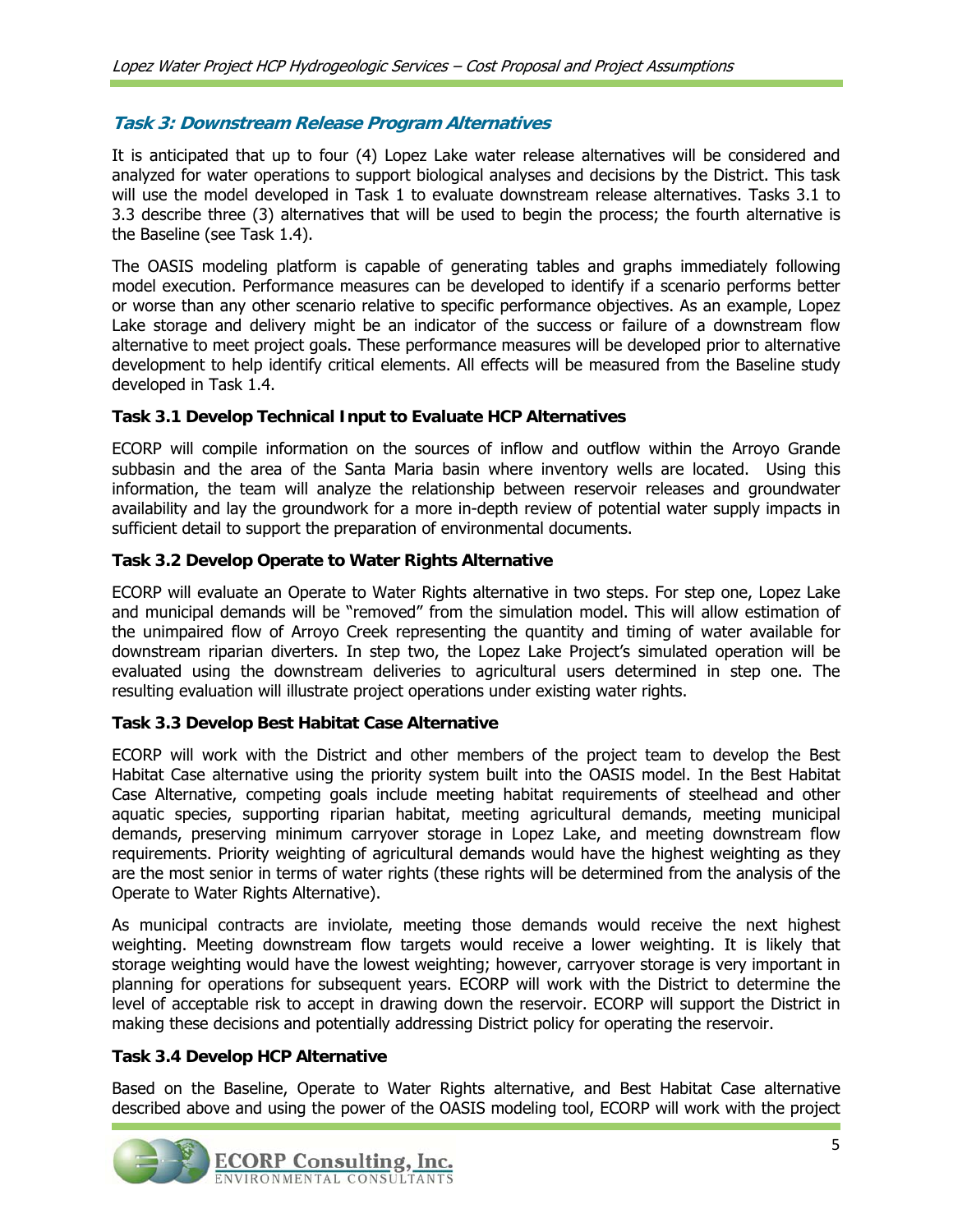team to develop the HCP Alternative. We anticipate that the HCP Alternative will fall somewhere between the Operate to Water Rights Alternative and the Best Habitat Case Alternative. The OASIS modeling platform with developed performance measures will be used to test operational scenarios to reach the optimal solution for operations in balancing fishery and supply needs. From such model outputs, the user can quickly identify the effects of each scenario. We plan to use methods such as these to develop the HCP Alternative in an efficient and transparent process that engages the District, agencies, and stakeholders. This HCP Alternative may actually be several iterations leading to a negotiated settlement.

# **Task 3 Deliverables**

- **Model results**
- Technical memo of assumptions

# **Task 4: Project Oversight, Coordination, and Strategic Planning**

# **Task 4.1 Overall Project Coordination**

#### **4.1.1 Project Management and Coordinate Task Activities**

The Project Manager will, over the duration of the project (nine months), undertake ongoing management and oversight of all project activities. This will require detailed coordination with our two sub-consultant firms represented, where appropriate, by their Technical Leaders and close interaction with the Technical Director. Activities under this subtask are assumed to include schedule development and review, progress monitoring, technical collaboration, personnel/staff planning, budgetary oversight, and ongoing liaison with the District.

# **4.1.2 District Kick-Off and Coordination Meetings**

Over the nine-month duration of the project assignment , the Project Manager and Technical Director will prepare for and attend up to three (3) two-hour coordination meetings with the District, held in San Luis Obispo County. As the first of these three meetings, we plan to start the project with a kick-off meeting to introduce team members, establish communication protocols, and begin to gather data to support model construction. The remaining two coordination meetings would be scheduled to provide a venue for discussion on topics including, but not necessarily limited to, the implementation of the strategic approach, interagency/stakeholder liaison, key issues, project definition, potential alternatives, hydrologic modeling, water availability, and SWRCB liaison. These would be ad hoc meetings, and scheduled at mutually agreed times as specific needs arise.

# **4.1.3 TAC Meetings**

The Project Director and Technical Director will attend up to five (5) Technical Advisory Meetings (TAC) meetings assumed to be held in San Luis Obispo. It is assumed that the TAC meetings will serve as a forum for broad issues discussion related to the HCP process and the Lopez Water Project HCP Hydrogeologic Services throughout this effort.

# **4.1.4 Prepare 9 Monthly Progress Reports**

The Project Director will prepare nine (9) monthly progress reports for submittal to the District. These reports will capture the activities of the ECORP project team over the past month. They will include summaries of all meetings undertaken, technical progress, key analytical assumptions made, any preliminary analyses completed, identification of problems or issues, recommended actions, and a summary of the next month's anticipated activities.

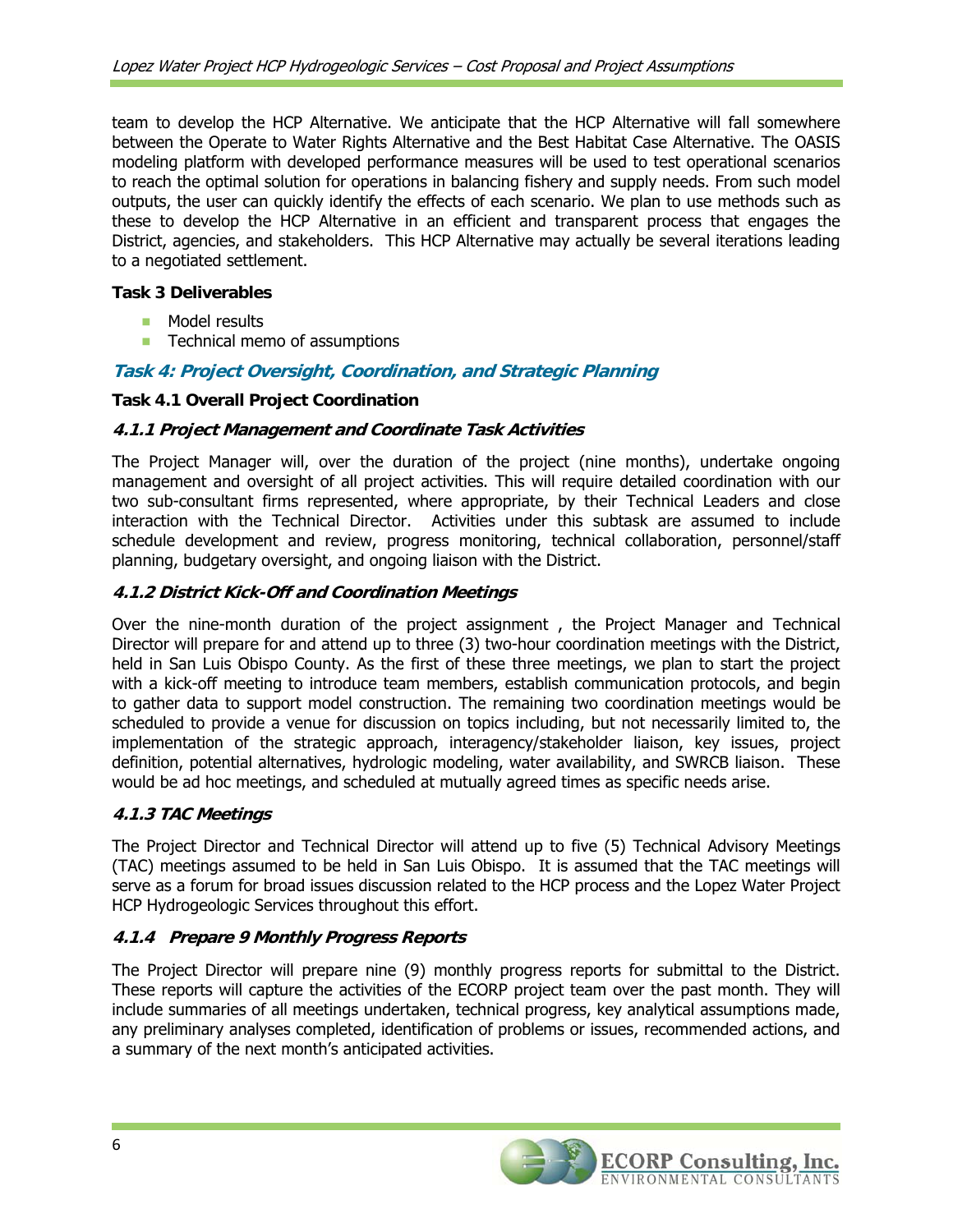# **Task 4.2 Strategic Planning**

#### **4.2.1 Develop Project Approach**

The project approach, stemming from discussions and input from the Coordination Meetings (see Subtask 4.1.2 above), will be developed by the Project Director and Technical Director with input from the various Technical Leaders where necessary. This will be an essential early element of the project, as it will guide the overall development of the analysis.

#### **4.2.2 SWRCB Water Rights Application Briefing Meeting**

The Project Director and Technical Director will prepare for and attend a 2-hour meeting with SWRCB staff to discuss specific details associated with the pending water rights filing application.

#### **Task 4 Deliverables**

- **Monthly progress reports (up to 9 reports)** electronic files via email
- **Summary of meeting outcomes and action items**

# **SECTION 2 - POTENTIAL ADDITIONAL SERVICES**

This section provides brief descriptions of optional additional tasks that ECORP could perform in support of the District. These tasks are not included in ECORP's proposed scope of work, schedule, or cost estimate. On the District's request, ECORP could provide more detailed task descriptions and a cost estimate for each of these optional additional tasks.

#### **Additional ECORP Recommended Task: Modeling**

Several other alternative simulation evaluations may be necessary to develop the draft and final HCP release program. ECORP could support this process by providing modeling expertise. We would use the Computer Aided Negotiation (CAN) process to develop the release program. Once the internal team understands the limits of the project operation, flow proposals can be developed.

#### **Alternative Task 1 Habitat Conservation Plan (HCP) Support**

ECORP professionals are highly experienced in the preparation of HCPs and, in particular, HCPs involving fisheries and flow issues.

HCPs that involve actions resulting in changes to flow in riverine systems require close coordination between the hydrogeologic experts using physical models and the fisheries, wildlife, and riparian biologists who will assess biological effects. Under this optional task, ECORP hydrogeologic experts will work with H.T. Harvey biologists to ensure that they have the information necessary to assess impacts of alternatives on fish and wildlife species covered under the HCP. Various aspects of flow are important to fish habitat and riparian vegetation including rate of flow, volume within the channel, frequency and duration of floodplain inundation, and temperature. Information generated by the hydrologic model will provide daily flows for each water year type based on the configuration and operation of the system under the each of the Downstream Release Program alternatives.

To support the assessment of fish habitat within the channel and floodplain, ECORP would obtain existing cross-sectional data on the channel and floodplain at representative sites for reaches of Arroyo Grande Creek. Existing habitat data subdivide the creek into ten reaches. If necessary, new cross-sectional data would be collected. This channel morphologic information combined with the flow model results will allow for the estimates of channel volume and floodplain inundation at different times of year, in different water year types, and under different alternatives.